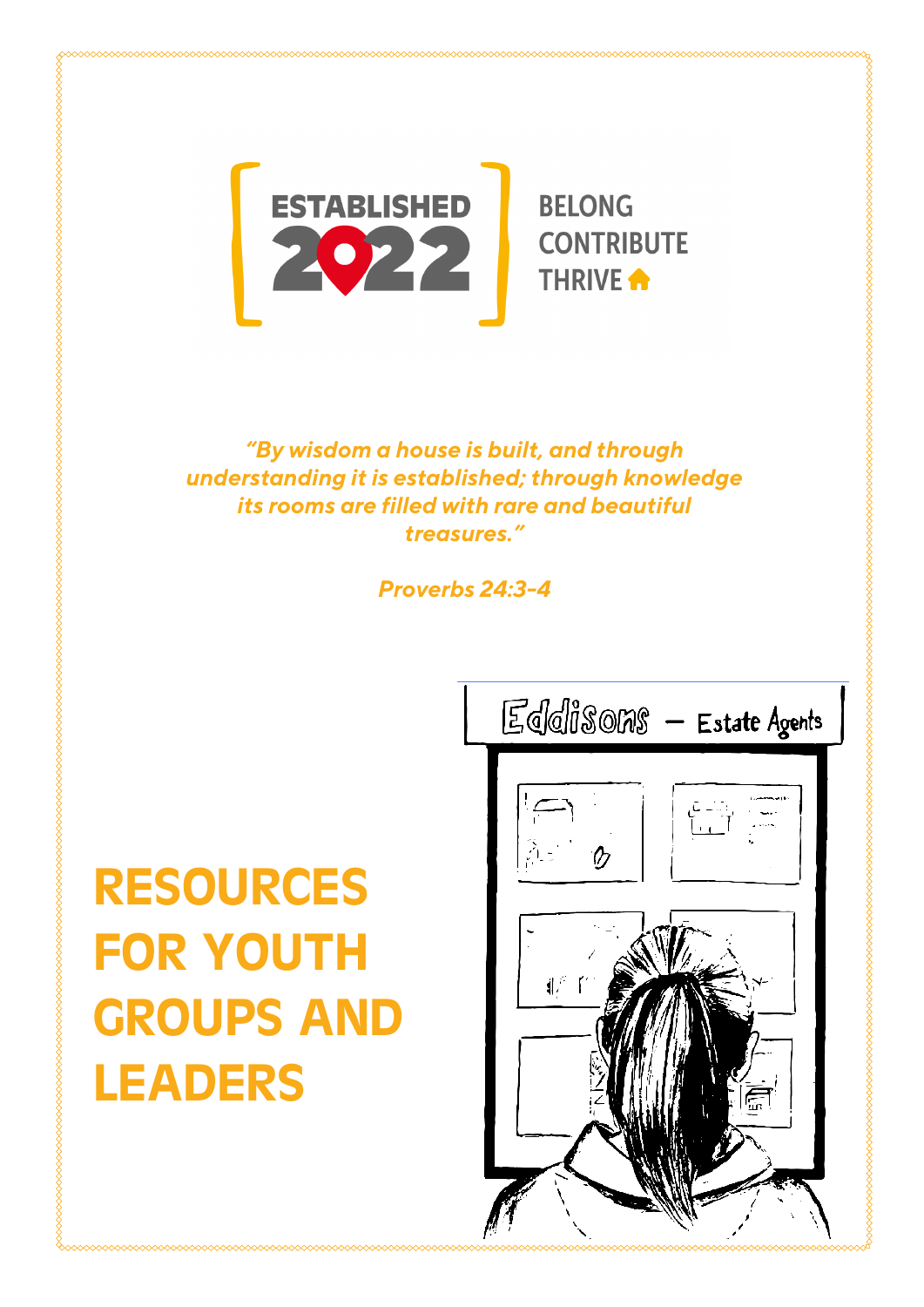### YOUTH ACTIVITIES (11-18 year olds)

We have designed these activities as a way of engaging youth groups with some of the issues that a young person might experience if they were homeless or struggling to find accommodation.

Each of the four sessions has been inspired by the four stages of accommodation that is provided by YMCA Exeter and the journeys young people take between them. Each session includes:

- one or two introduction activities,
- discussion questions,
- move-on activity,
- takeaway thought.

For sessions one and two we've included additional resources e.g. Activity 1A requires Resource 1A. Where necessary, these keys are noted in the top right hand of the activity. We have also described below what each stage of accommodation entails and an explanation of some key terms that come up in the activities.



STAGE 1 / SESSION 1

DEALING WITH PROBLEMS AS THEY ARISE At our 31-bed residential centre on St David's Hill, young people receive a self-contained living and kitchen area, shared bathroom facilities, and access to a wide range of wellbeing groups.



STAGE 2 / SESSION 2 TAKING CONTROL TO AVOID CRISIS At Stage 2 young people continues to engage in a one-to-one support plan, with a particular focus on employability and community engagement.



STAGE 3 / SESSION 3 WORKING TOGETHER Stage 3 is a range of two-bed houses in Exwick where young people continue their route to independent living without the need of a deposit or rent in advance.



#### STAGE 4

ESTABLISHED IN A COMMUNITY

The final step into independent accommodation, the brand-new Sidwell Studios will include 26 studio apartments where young people will be able to establish themselves in a community.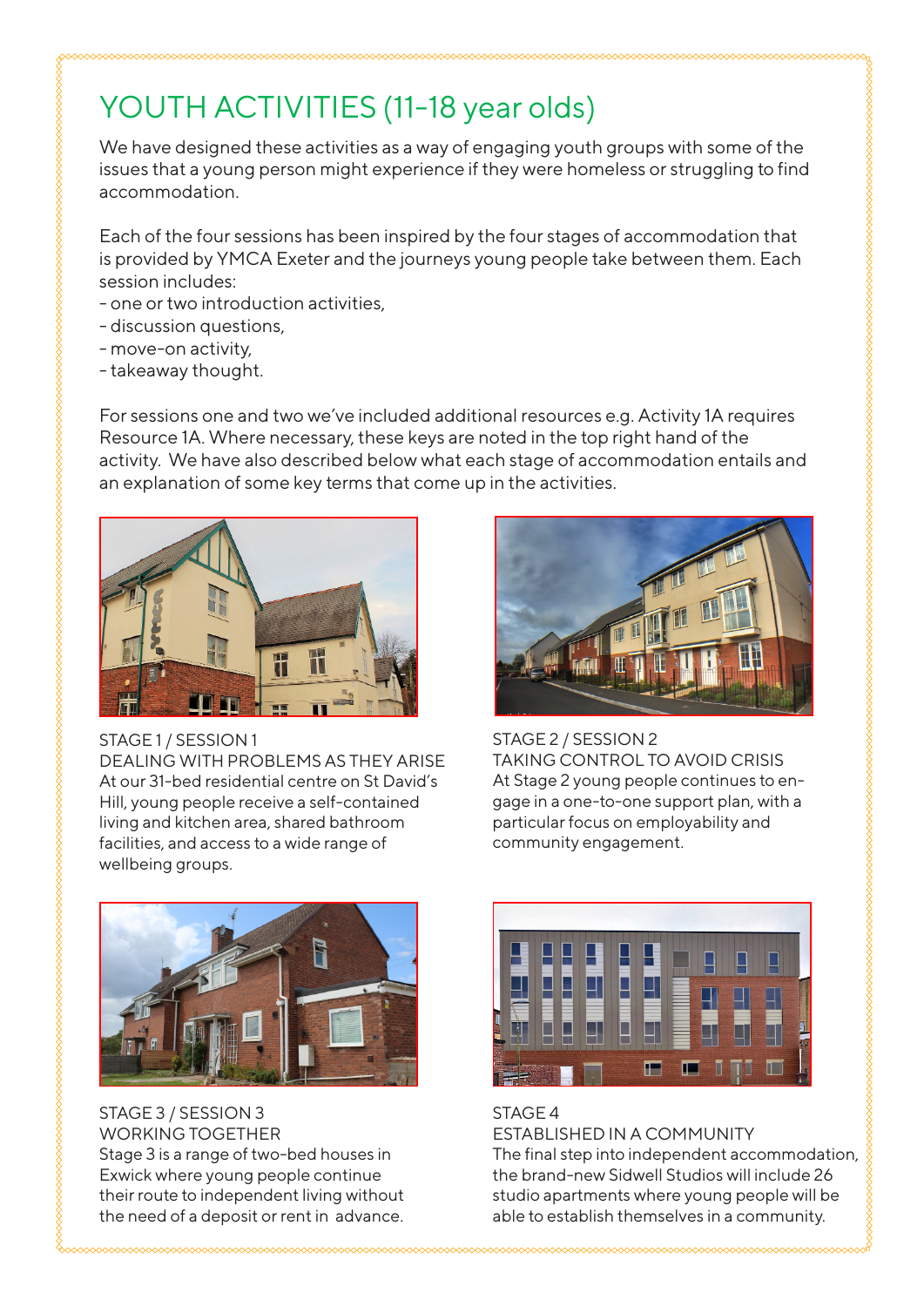# KEY TERMS

# Rough sleeping

#### Definition:

To literally "sleep rough" is to sleep outside, usually used to describe people who you see on streets and in doorways, usually in sleeping bags – literally sleeping out in the open.

#### Street attached

#### Definition:

This term is used to describe people whose lives are very much based around towns and cities in the open. They may or may not be actually rough sleeping; they may be accommodated in a hostel or project, however much of their daytime activity is out in the open, around those that are rough sleeping.

### Hidden homeless

#### Definition:

Hidden homeless refers to those in situations where they are not easily counted as being "homeless" as they are not visible like rough sleepers are. They may be sleeping in cars, camping away from where they'd be noticed, sleeping on floors in abandoned buildings, staying in homes of strangers or people they do not know very well, and sofa surfing (see below).

#### Temporary accommodation

#### Definition:

Any housing that is not a permanent home – i.e a rented property or your own home. People are placed in temporary housing if they have special circumstances and might be at higher risk if they were not provided with housing immediately. Councils can provide some temporary housing for people who are homeless for a short period of time whilst a longer-term solution is found – but only certain people are eligible for this.

### Sofa-surfing

#### Definition:

This term is used for people who are homeless and move around various different friends and families houses, (usually sleeping on their sofas) whilst they try to find a more suitable place to live. Sofa surfing inevitably results in rough sleeping and so intervention to help those who are in this situation means that they'll not have to experience sleeping on a pavement.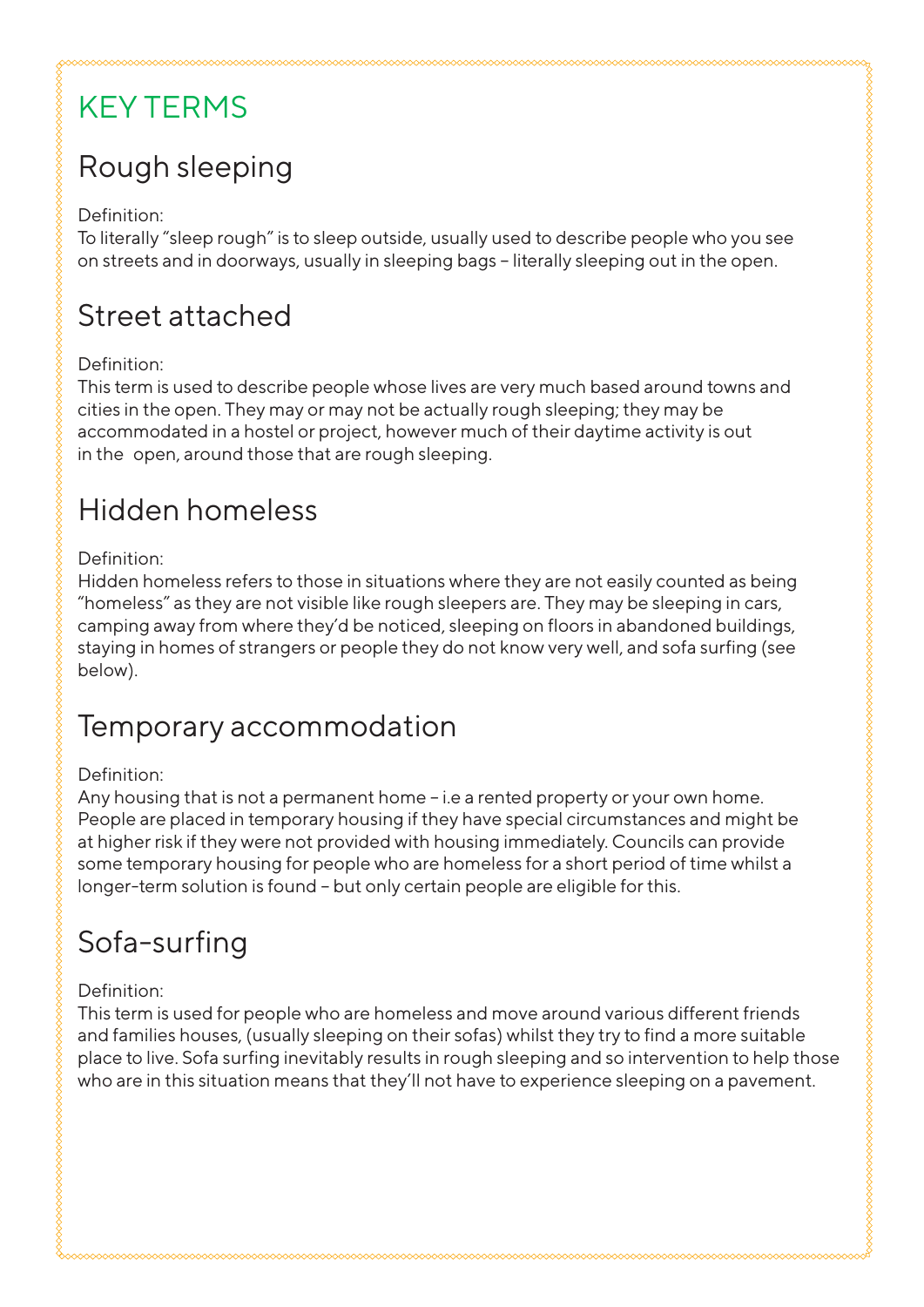# SESSION 1 ACTIVITIES: STAGE 1 FULL SERVICE HOSTEL

#### LINK TO INTRO VIDEO 1- BECKY

#### ACTIVITY 1A PROBLEM SCENARIOS : In-person game

# **DESCRIPTION**

#### EQUIPMENT

- Scenarios activity sheet 1B
- Resources cards 1A
- *1. Stand in a circle and give each young person a different scenario from Resource 1A.*
- *2. Pick one young person to stand in the middle and give them all the options from Resource 1B*
- *4. All at once young people must shout their scenarios to the young person in the middle, who with the resources they have, must try and solve the crisis' presented to them.*

1A 1B

*Note: There are 10 different scenarios to solve, if you have more then 10 young people you can use the scenarios twice. There are also some blank resource cards so you can add some options yourself. This activity is supposed to be chaos so don't worry if lots of things go wrong!* 

#### ACTIVITY 1C PROBLEM SCENARIOS : Zoom or in-person

#### **DESCRIPTION**

- 1. Split the group into teams. Explain they have had an argument with a family member and they have been asked to leave their home.
- 2. Give each group one of the following three scenarios to discuss. For each scenario, think about:

*What kinds of problems could you face in this kind of accommodation? How long do you think you could stay there? Are there any positives attached to this type of accommodation?* 



YOU MOVE INTO **TEMPORARY ACCOMMODATION** 



3. You can determine how long the discussion lasts and more information about each scenario is in Resource 1C. After the discussion come back and share thoughts and ideas. We've put a few more discussion questions on the next page.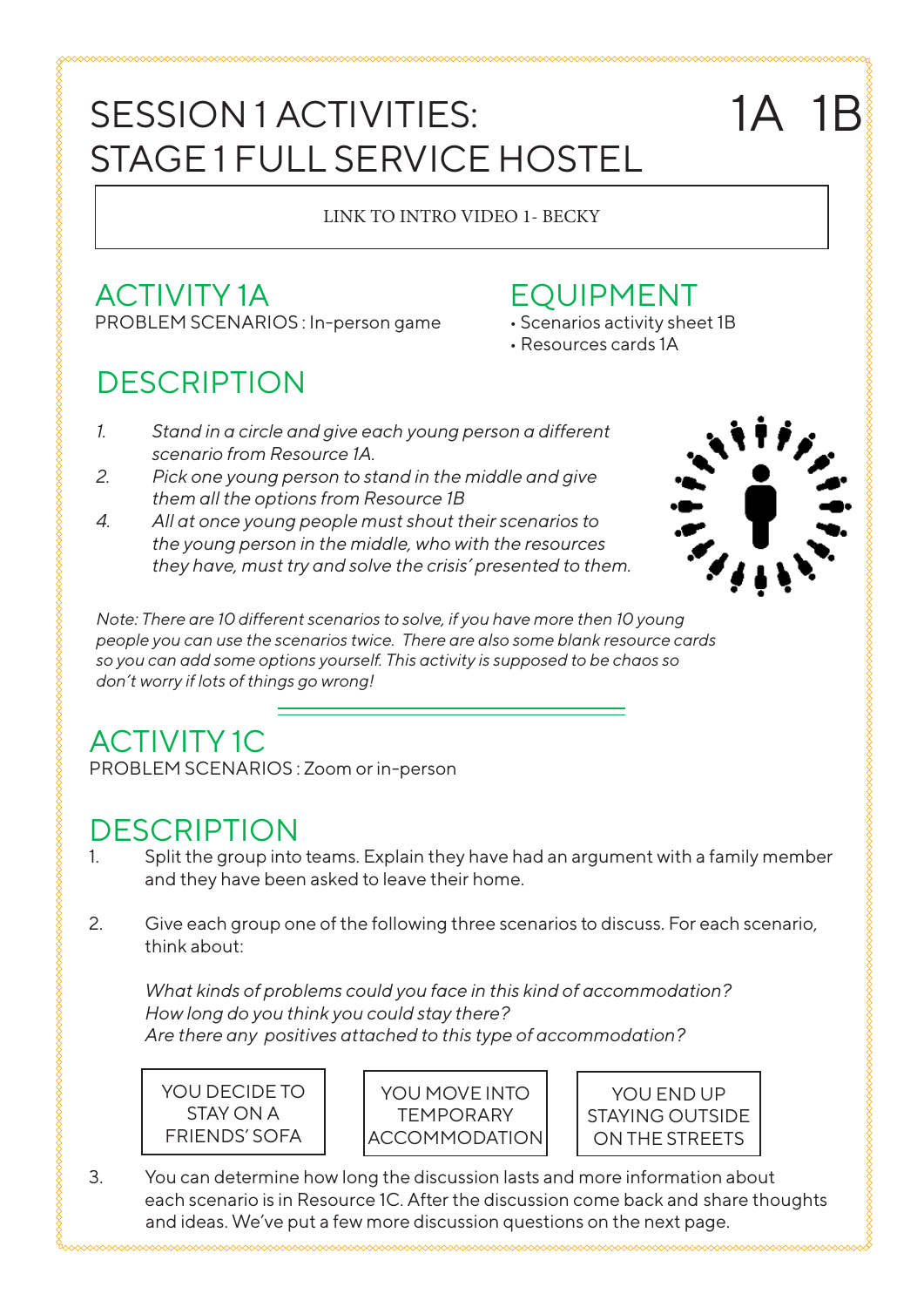

### MOVE ON ACTIVITY

MANAGING THE CHAOS

### DESCRIPTION

In the earlier activities we experienced some of the chaos people sometimes experience in life. Now it's time to think about how we would get that chaos under control, so that we can move on to our next session exploring Stage 2 style accommodation.

#### EQUIPMENT

Pens Paper Whiteboard (Zoom)

On a piece of paper (or whiteboard if you are on Zoom) talk about the situations that created the chaos at the start of the session and how you might go about getting them under control.

Write these steps down and prioritise what needs to happen soon to what can wait a bit longer.

#### TAKE AWAY



Why not try sleeping somewhere other than your bed for the night? Try sleeping on the sofa or on the floor in your living room, in the garden in a tent or even on the floor of your church building.

How would you feel if you had to do that every night? What can be learnt about the importance of feeling safe in a home?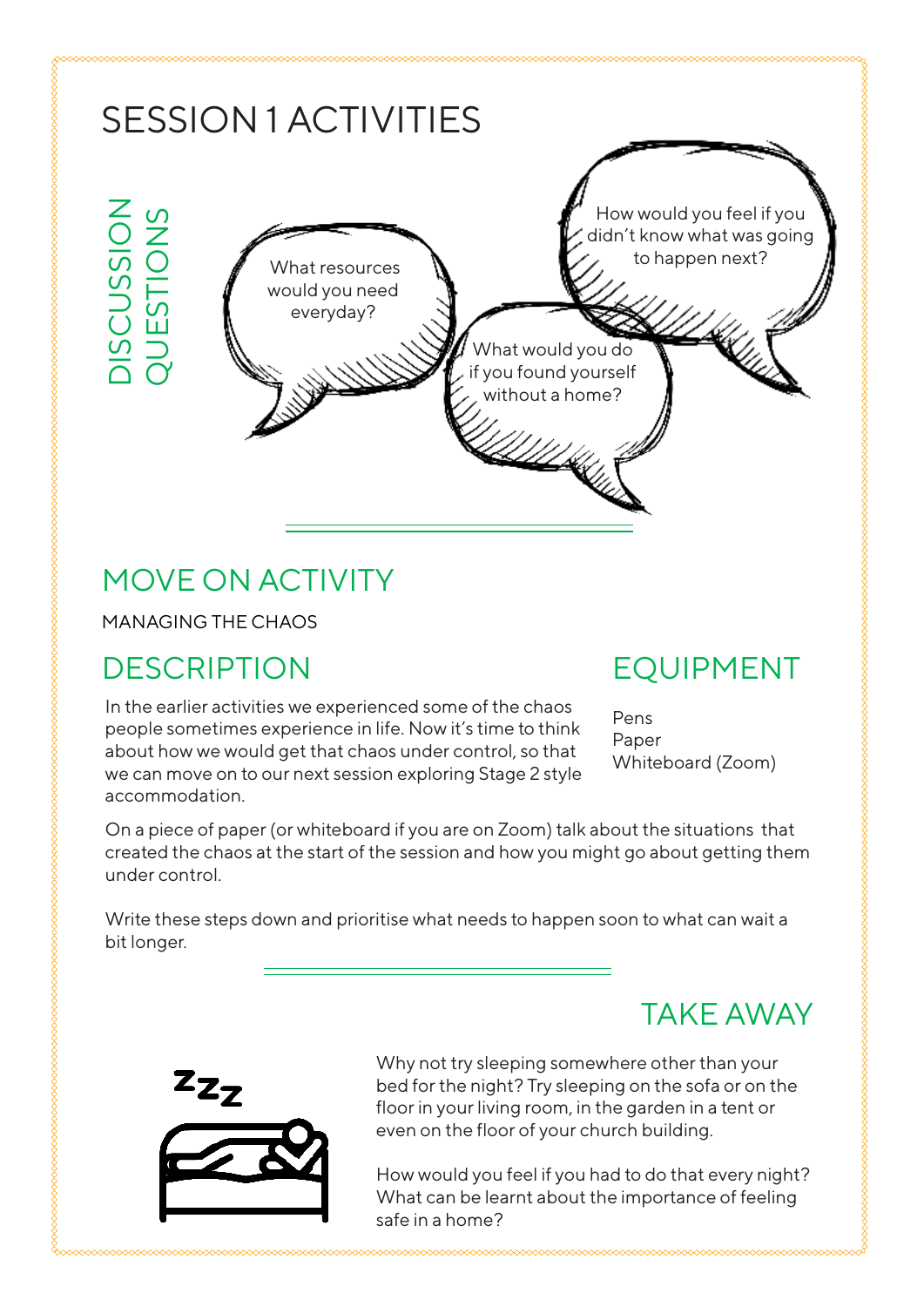# SESSION 1 RESOURCES

#### *Scenario cards*

You need to attend a job interview

You need to pay your phone bill

You have an argument with a family member

You have run out of shower gel

You need food for a week

You need to put money in your electricity meter

Your friend is asking you to hang out with them

You need to buy hygiene products

You need to fill out a job application

You need to clean your room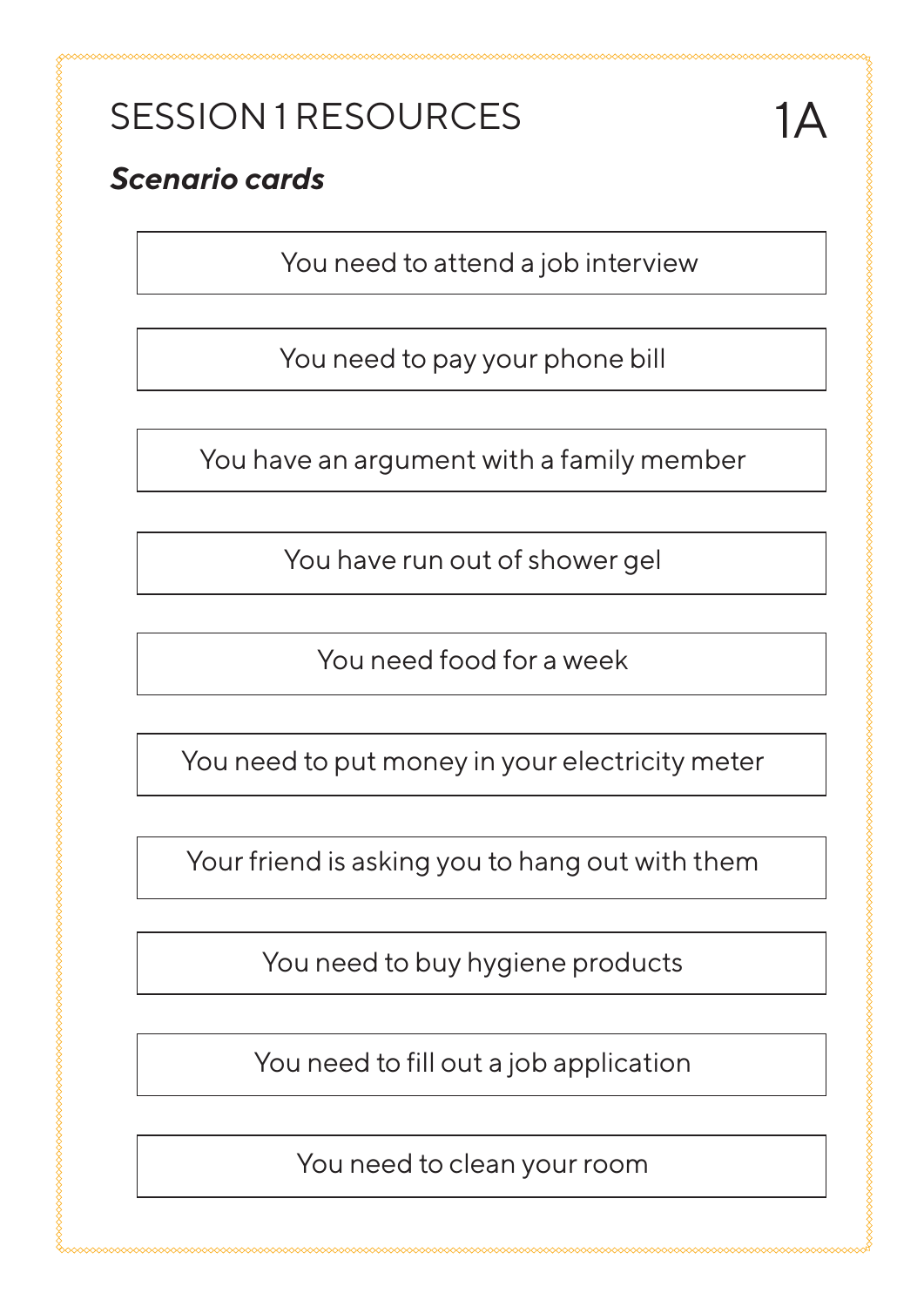#### SESSION 1 RESOURCES Resources cards (block of 15)

| x                         | $\epsilon$ |              |
|---------------------------|------------|--------------|
| £5                        |            | Mobile phone |
|                           | £10        |              |
| Duvet cover and<br>pillow |            | £3           |
| £5                        |            | Pens         |
|                           | Clothes    |              |

1B

#### SESSION 1 RESOURCES SCENARIO INFORMATION 1C

| <b>Scenario</b>                                                   | <b>Information</b>                                                                                                                                   |
|-------------------------------------------------------------------|------------------------------------------------------------------------------------------------------------------------------------------------------|
| Staying with a friend                                             | Your friend is single and has two small children. The<br>only space they have for you to sleep is the sofa in the<br>living room.                    |
| Staying in temporary<br>accommodation (such<br>as a hotel or B&B) | The accommodation is poor quality and the landlord<br>doesn't really want you there. It is also costing you<br>more money each night you stay there. |
| Staying on the streets                                            | You have found a regular group of people that live on<br>the streets and decided to stay with them.                                                  |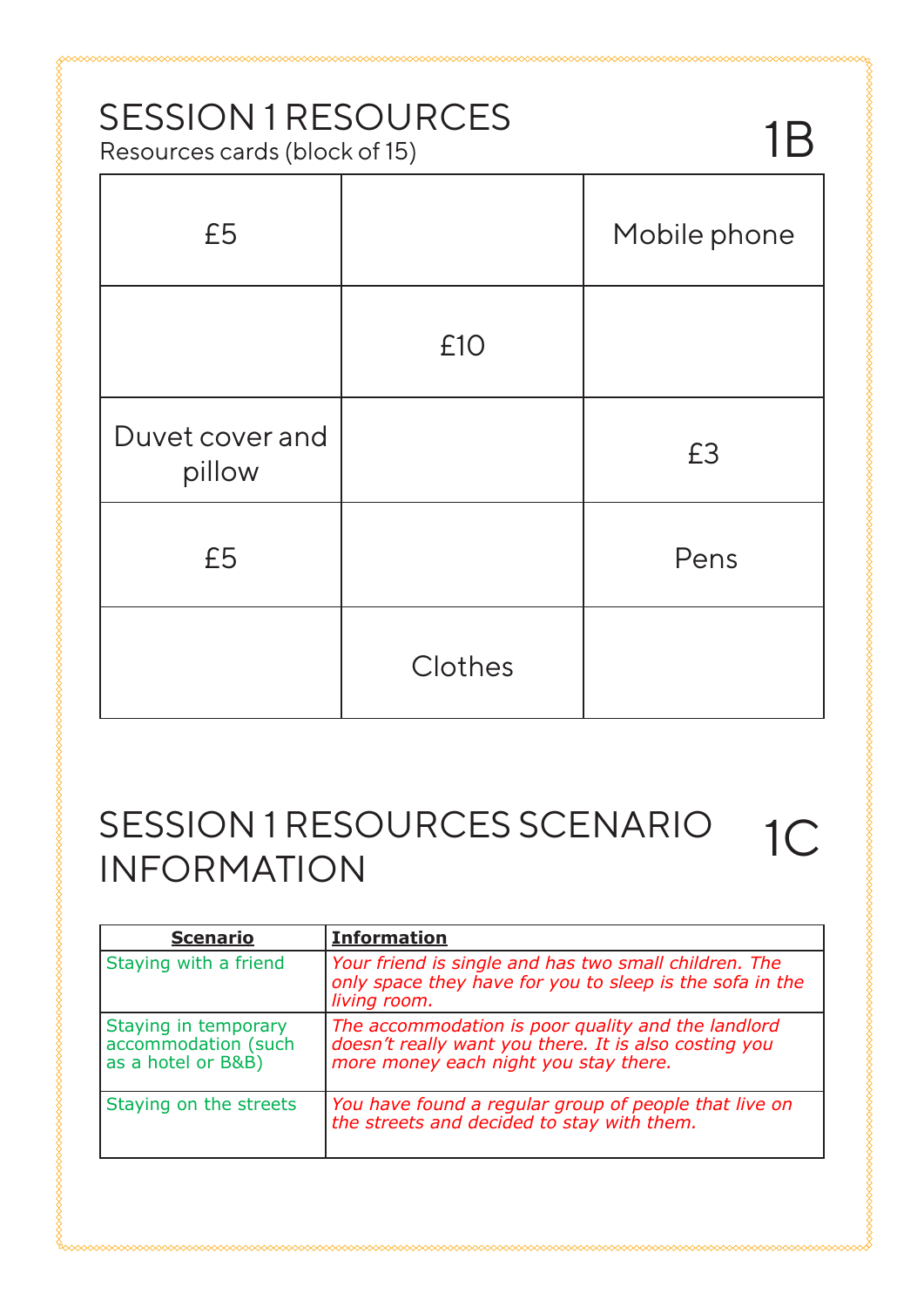# SESSION 2 ACTIVITIES: STAGE 2 TAKING CONTROL

#### LINK TO INTRO VIDEO 2 - BECKY

### ACTIVITY

Jenga - In person game

#### DESCRIPTION

- 1. Cut out each of the statements from Resource 2A
- 2. Place each of the statements onto different blocks of Jenga
- 3. Play Jenga!
- 4. Talk about how various life experiences can build up over time for a person and affect their resilience. Sometimes just one thing, or Jenga block, can come crashing down around a person and be really overwhelming.

*Leaders note: At YMCA Exeter, Stage 2 is all about encouraging residents to build resilience to cope with everyday life.* 

#### **ACTIVITY** Who am I? - Zoom or in-person

EQUIPMENT Activity sheet 2 and 3 Questions Paper Pens

EQUIPMENT

Giant Jenga or normal Jenga

 $74$ 

2B

### **DESCRIPTION**

- 1. Give each young person a message with different scenarios from Resource 2B
- 2. Youth leaders read the questions out from Resource C and whenever a young person can answer 'yes' to one of the questions, they need to mark that as one point.
- 3. At the end of the questions, share scores and as a group you'll be able to see how various opportunities are afforded to people depending on their situation. Some things to consider are in the discussion questions below.

Who are you?

DISCUSSION

DISCUSSION<br>QUESTIONS

QUESTIONS

How does who you are affect your role in society?

What challenges might you have to overcome?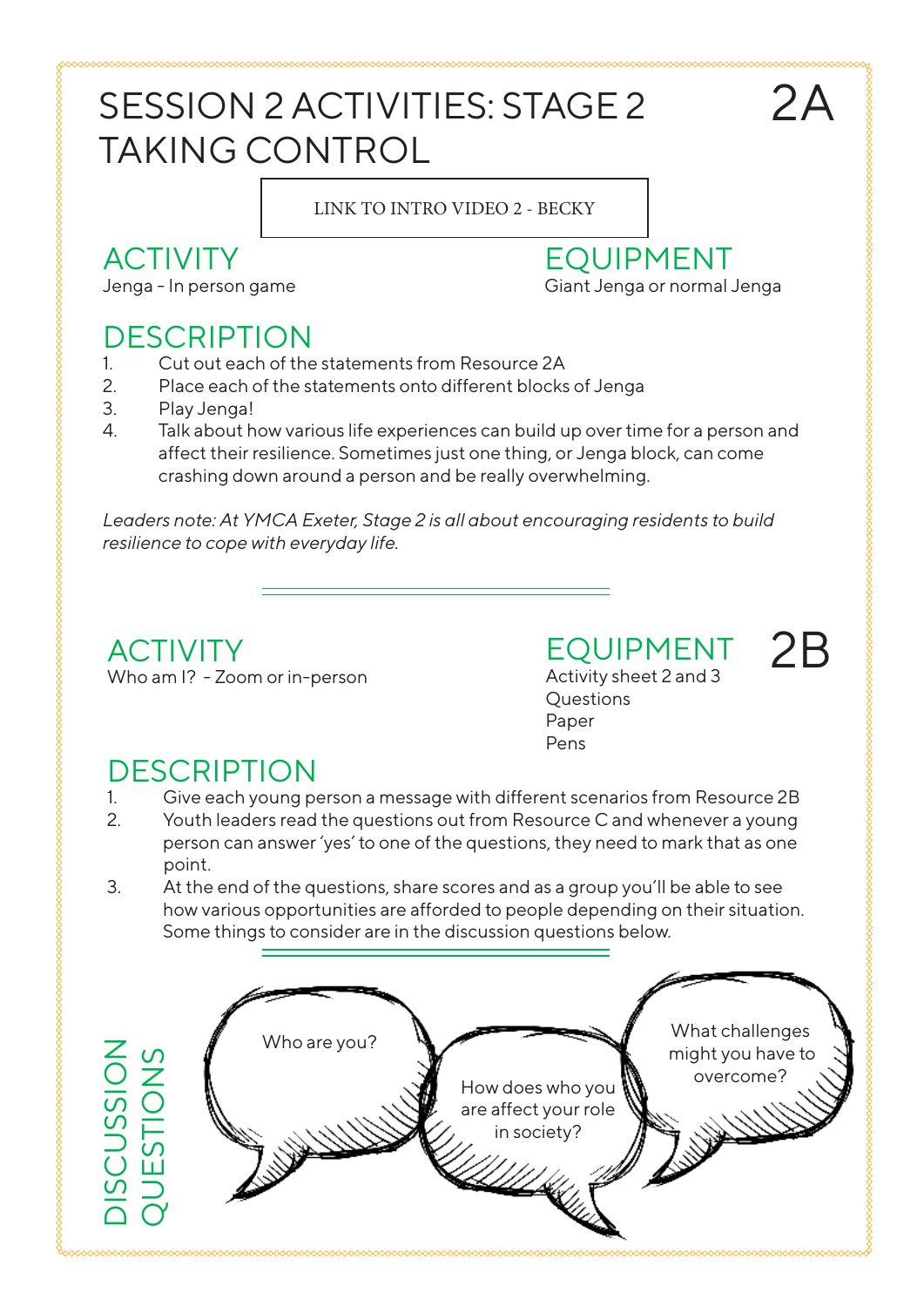# SESSION 2 ACTIVITIES

#### MOVE ON ACTIVITY

Teaching Resilience

#### EQUIPMENT

Paper or card and pens if you are running the session in person you can also collect craft things like stickers.

### **DESCRIPTION**

A big part of being able to move on from Stage 2 style shared housing at YMCA Exeter is the ability to cope with what life throws at you - so we are going to make some resilience flashcards.

- 1. On each card write something that you will do next time you get into a difficult situation or when you find a situation hard.
- 2. Put them in a place that you can access quickly when you need them.

Ideas could include:

- Do something that makes you happy
- Think about all the positive things in your life
- Be brave try something totally new
- Find somewhere quiet where you can chill out
- Eat something that makes you happy
- Find a picture of something that makes you happy
- Go outside into the sunlight and go for a walk
- Play a video game for half an hour



Allow the young people to decorate their flashcards however they want and encourage them to add anything else that will help them cope when things get hard.

### TAKE AWAY ACTIVITY

One of the things that makes us more resilient is being thankful, so why not make a thankful jar?

- 1. Decorate a jar with the word, 'thank you'.
- 2. At the end of every week write down what you are thankful for and put them in the jar.
- 3. At the end of the year take out all the things and read through them to see the good things that happened in your life that year.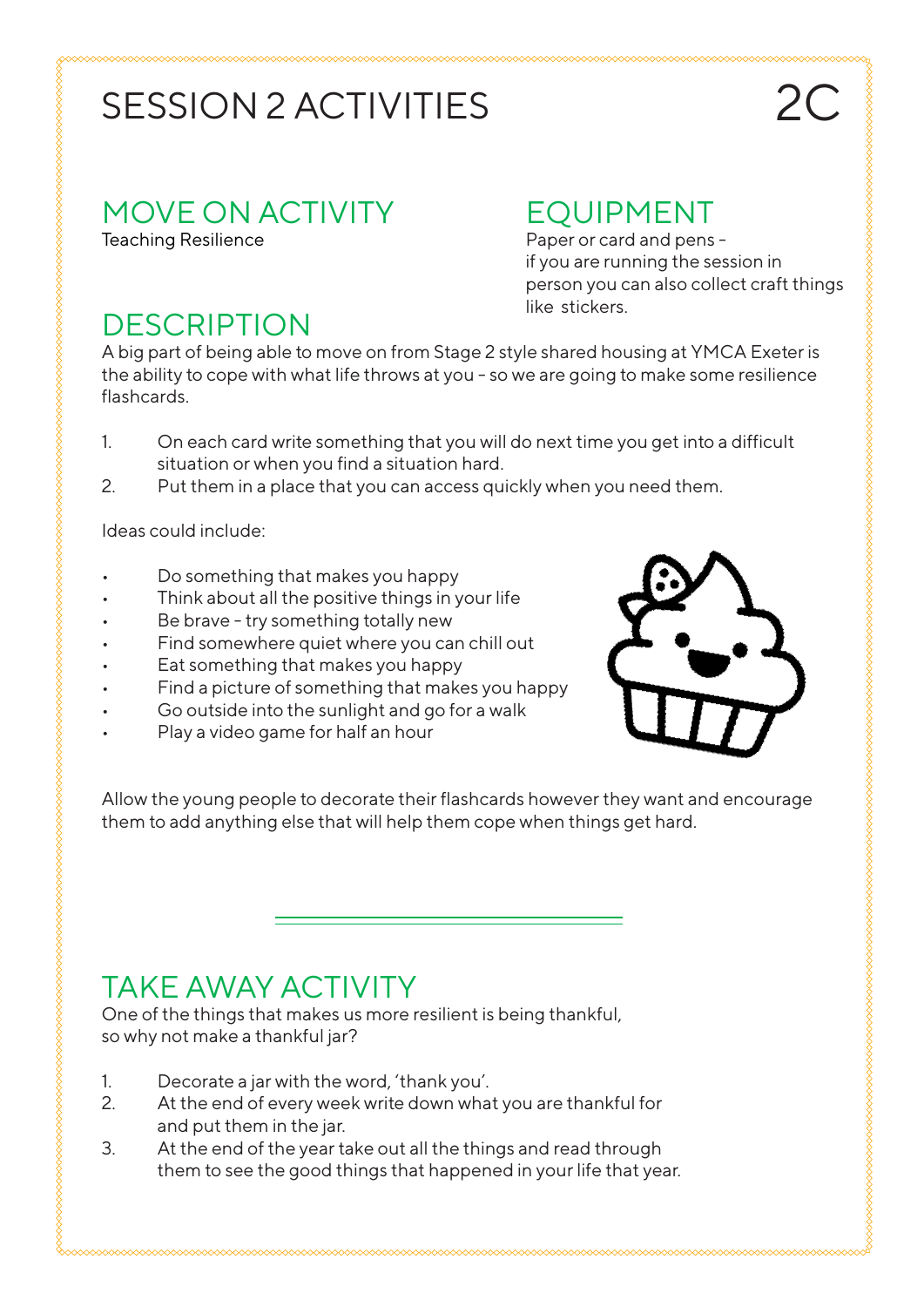# SESSION 2 RESOURCES 2A

| Earning money                                   | Work                                    | Relationships with friends                                  |  |  |
|-------------------------------------------------|-----------------------------------------|-------------------------------------------------------------|--|--|
| Be on time to things                            | Getting up in the morning               | Brushing your teeth                                         |  |  |
| Making friends                                  | Hanging out with friends                | Doing your washing                                          |  |  |
| Making your bed                                 | Making dinner                           | Doing the washing up                                        |  |  |
| Doing your own paperwork                        | Relationships with family               | Exercising                                                  |  |  |
| Taking medication                               | <b>Budgeting</b>                        | Keeping yourself clean                                      |  |  |
| Cleaning your house                             | Helping a friend when they<br>are upset | Signing on at the job centre                                |  |  |
| Learning to get on with<br>people in your house | Choosing what to eat for<br>breakfast   | Working out how to<br>allow enough time to get to<br>places |  |  |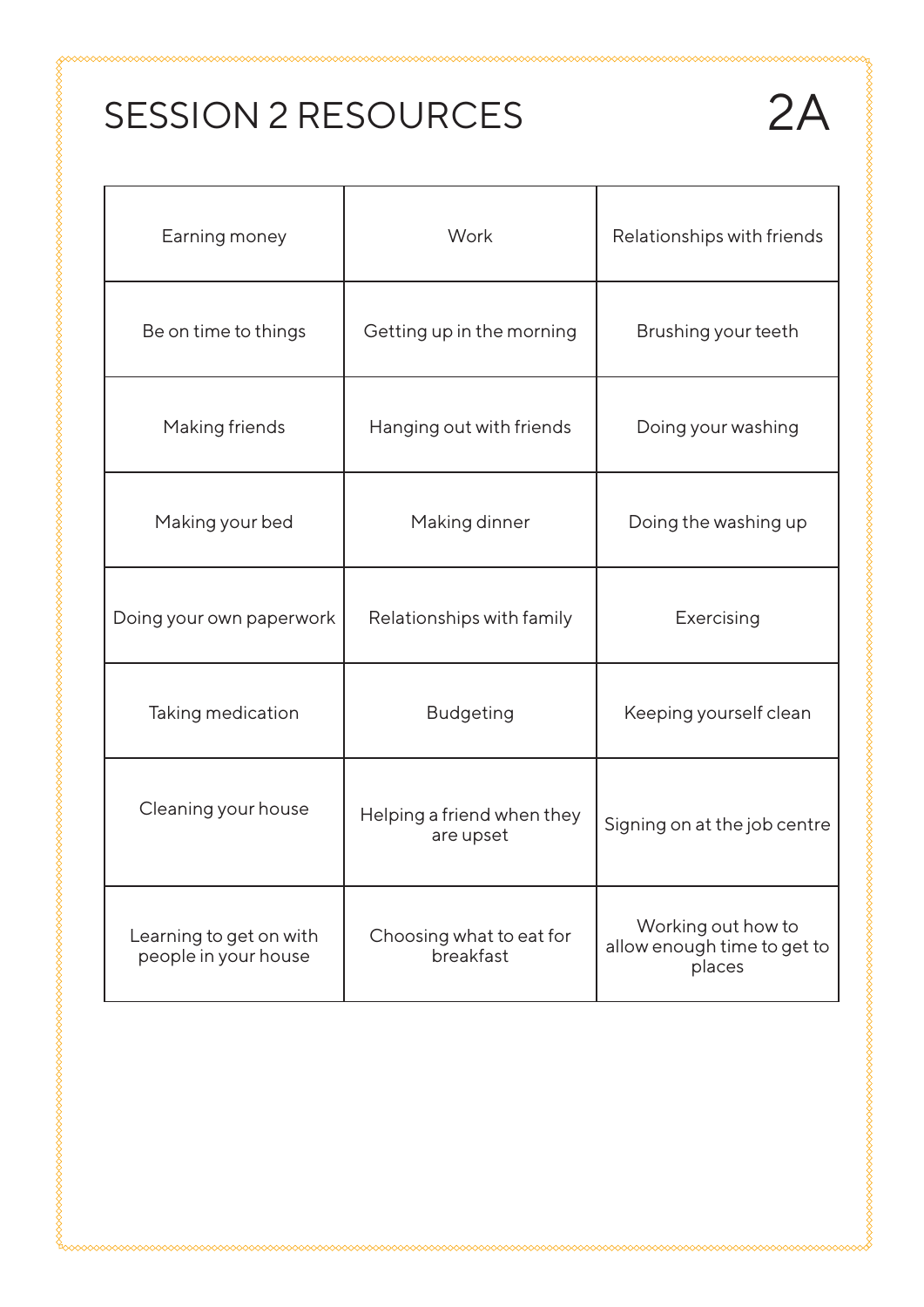# SESSION 2 RESOURCES 2B

You're a 45-year-old German electrician, married, 2 children

You're a 35-year-old cleaner, Iranian refugee, male, without partner

You're a 23-year-old bank clerk, female, Turkish, Muslim, without partner

You're a 17-year-old apprentice, Kurdish, gay

You're a 51-year-old English worker, severely disabled, without partner

You're an 18-year-old Moroccan auxiliary worker, without graduation

You're a 42-year-old Filipino nurse, without partner

You're a 35-year-old English nurse, without partner, 1 child

# SESSION 2 RESOURCES

wana wa wa wakazi wa wakazi wa wakazi wa wakazi wa wakazi wa wakazi wa wakazi wa wakazi wa wakazi wa wakazi wa

2C

Can you expect fair treatment from the police?

Do you get dental treatment if you need it easily?

Do you feel safe when you're out in the night?

Do you get support from your family?

Are you able to become a member of the tennis club in your town?

Can you choose where you live?

Are you able to live your religion without problems?

Can you apply for a job with average chances?

Are your colleagues/classmates treating you without prejudices?

Can you have a relationship with the person you love without problems?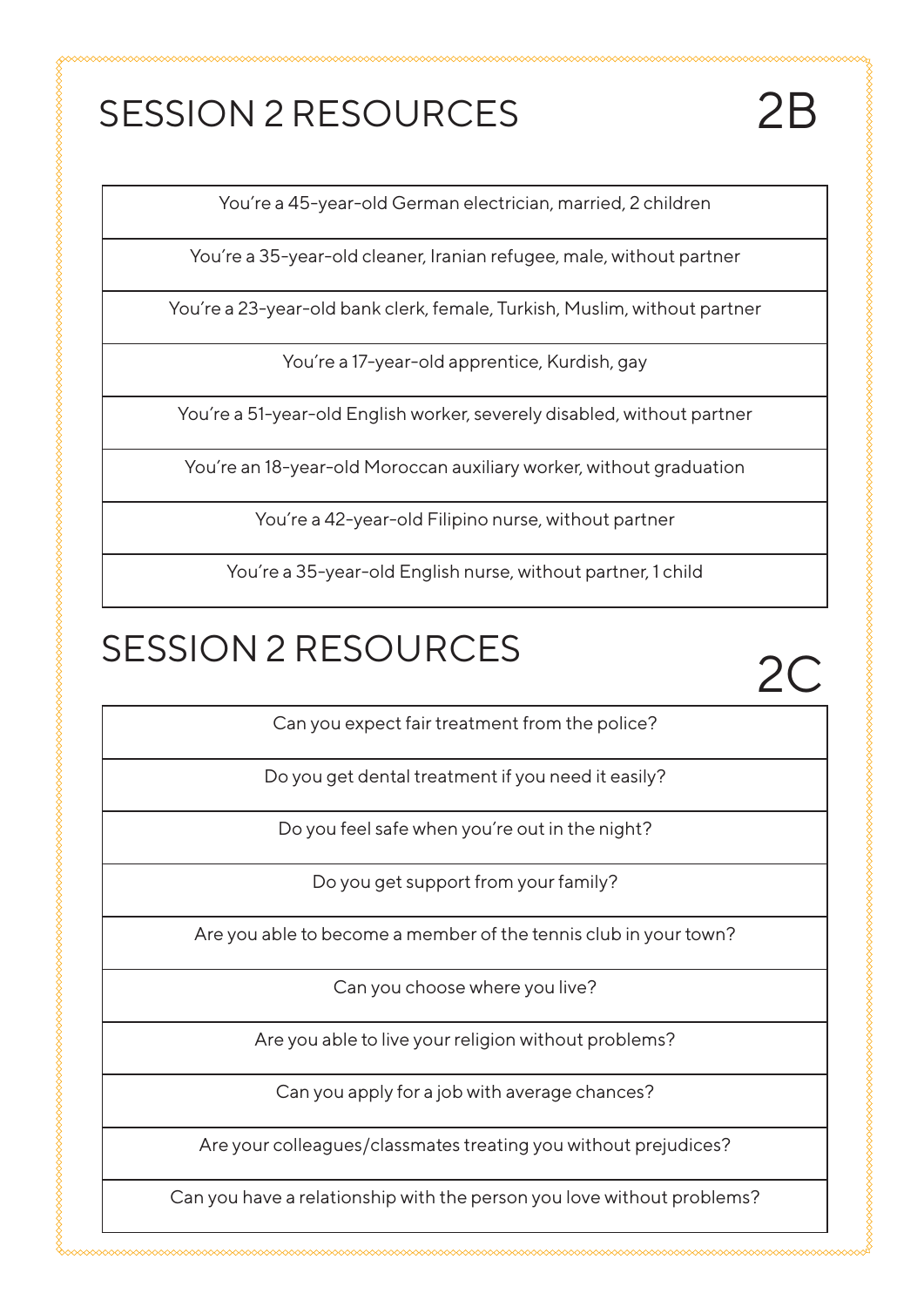# SESSION 3 ACTIVITIES: STAGE 3 MOVING ON  $3A$

LINK TO INTRO VIDEO 3 - BECKY

#### ACTIVITY

Minefields - In person game

#### EQUIPMENT Ball pool balls/ cones

Blindfolds Prizes

#### **DESCRIPTION**

- 1. Scatter ball pool balls across the room in a random fashion. Put some close together and others further apart to make it more difficult to navigate.
- 2. Split the group into teams at one side of the room. The first person in the queue is blindfolded and the second person in the queue must direct the first through the minefield without touching the mines. The person directing is not allowed to touch the person with the blindfold on, they must tell them with words where to go. When they get to the other side the person without the blindfold can walk back to the start.



3. They put the blindfold on and the next person in the team directs them. The last person in the queue is directed by the first person who is blindfolded. The team to get all of their team to the other side first is the winner.

# **ACTIVITY**

Food for the day : Zoom or in-person

EQUIPMENT Pens and paper

#### **DESCRIPTION**

- 1. Split into break-out rooms of two or three people. Give each group a budget of £15.
- 2. As a small group they need to work out a menu that will feed all of them for one day. They can use online grocery websites to put together a shopping list and budget. They will need to include breakfast, lunch, dinner and drinks and they must all agree on the menu.
- 3. Come back together and hear their menu plans. Ask them: Was the budget fair? Was it easy to agree on food you all like?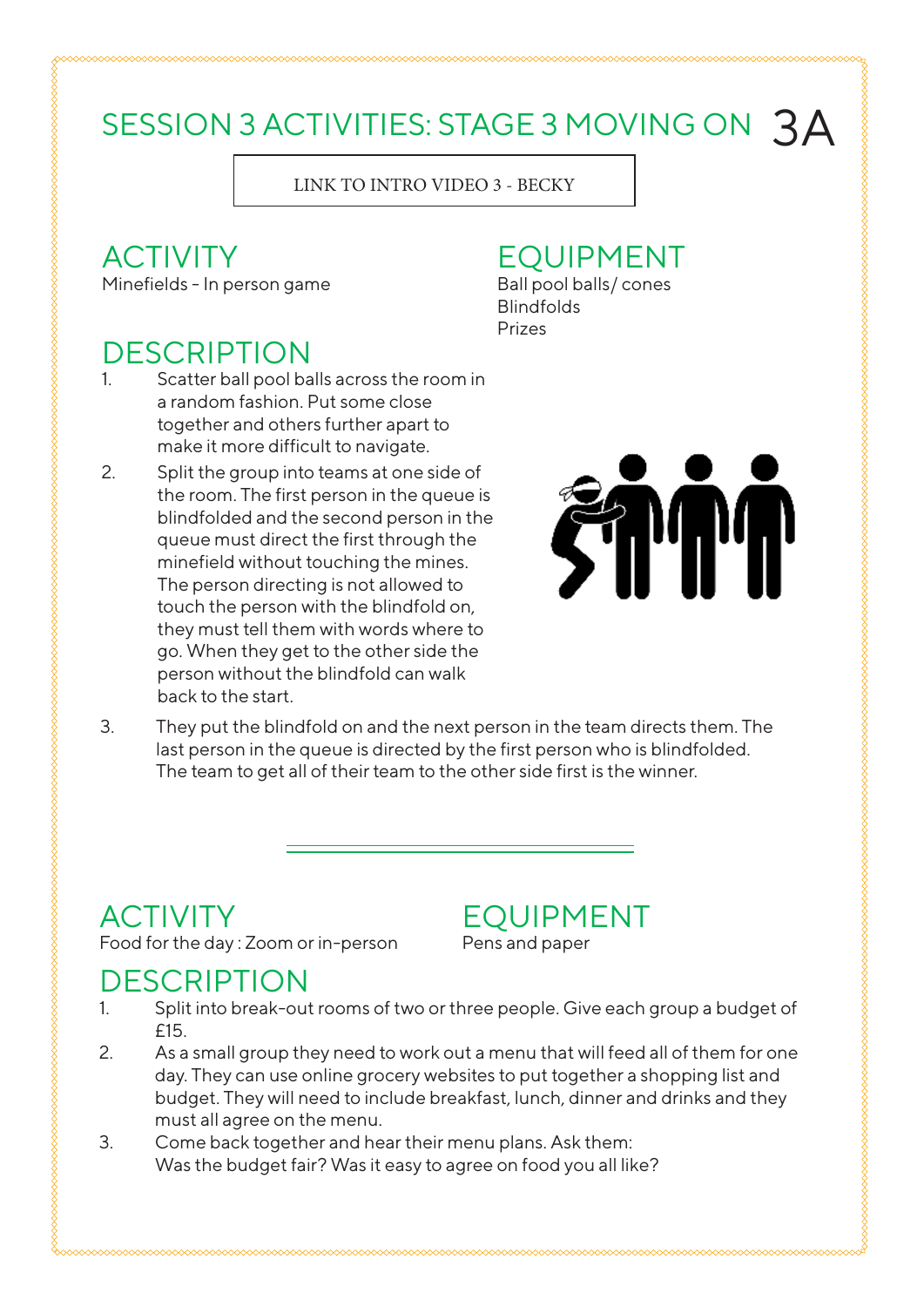DISCUSSION

DISCUSSION<br>QUESTIONS QUESTIONS

If you lived in a house with someone you didn't get along with how would you cope? How do you feel about working with other people?

#### MOVE ON ACTIVITY

Circle of communication

### EQUIPMENT

Rope/ string Blindfolds Timer

### **DESCRIPTION**

- 1. Give each young person a blindfold and ask them to stand in a line.
- 2. Pass them a piece of string or rope along the line.
- 3. Get them to put their blindfold on and move into a circle.
- 4. Put the rope on the floor in front of them and then take two steps back. They have two minutes to shape the rope into a perfect square in their team. They will need to talk to each other and communicate with each other to understand where other people are with the rope.

*Leaders note: This game is all about communication. Living with someone tests your communication skills and allows you to learn how to better communicate with people. This is* a key part of moving on from this stage.

### TAKE AWAY ACTIVITY

Sit back-to-back on the floor with someone, with your knees bent. Link arms and now try and get off the floor without unlinking your arms.

How did it feel to work together with someone? Was it difficult?





3B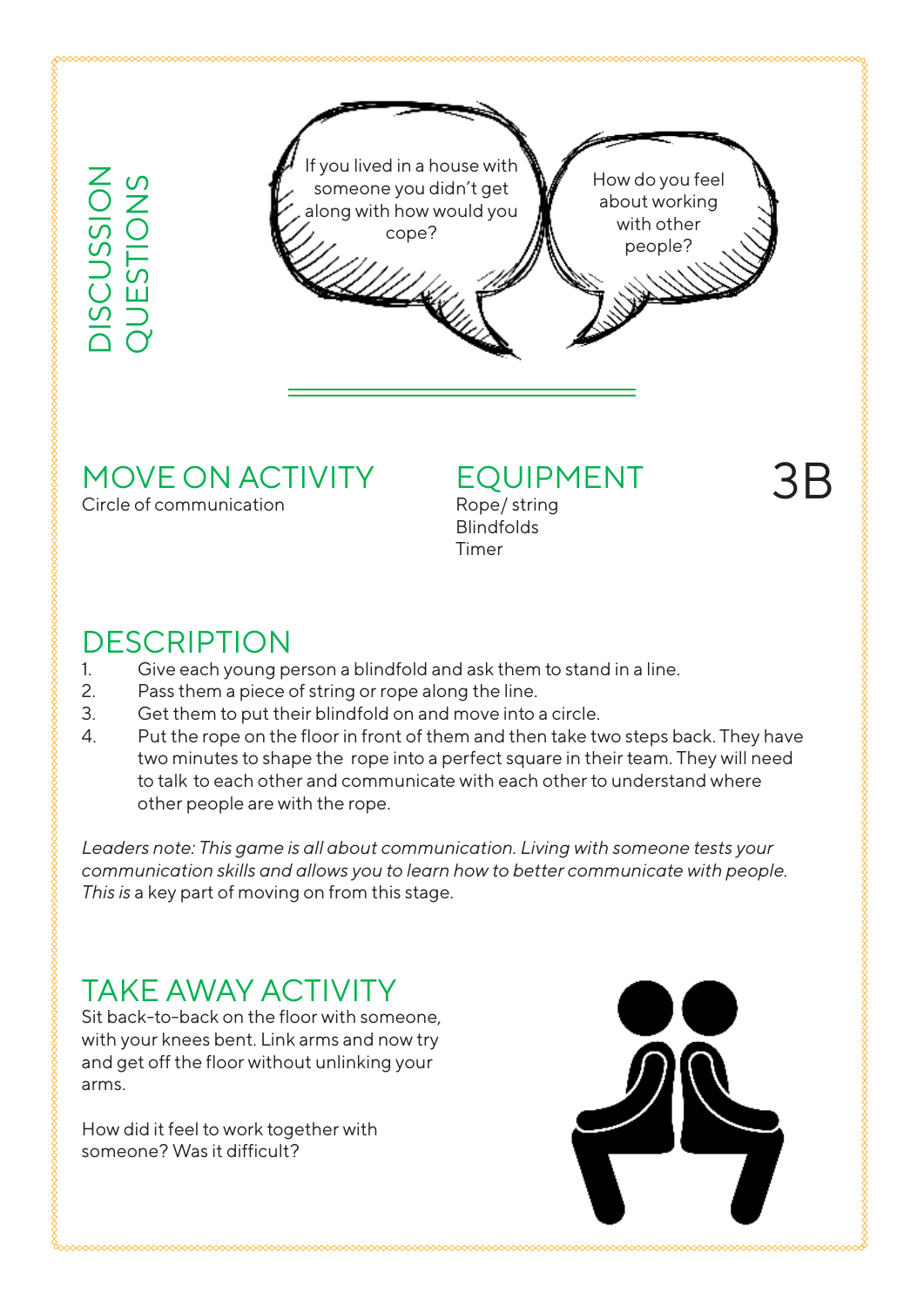#### SESSION 4 ACTIVITIES: STAGE 4 INDEPENDENT LIVING



4B

LINK TO INTRO VIDEO 4 - BECKY

#### **ACTIVITY**

Aliens have landed : Zoom or in-person

#### EQUIPMENT

Pens and paper, if you are doing it in person.

#### **DESCRIPTION**

Aliens have landed and they don't speak English. You have to explain to them something about where you live (It could be your area: e.g. about Exeter). You also have you explain that you want to be their friend.

- 1. As a group work out the best way to communicate with them e.g. physical, verbal
- 2. Decide on five symbols or gestures that you would use to communicate and share that with the group

Leaders note: When entering a community group for the first time it can be a daunting *prospect and young people might feel like they don't know how to talk to others, they may feel like an alien in a different world.* 

ACTIVITY Frostbite : In-person

EQUIPMENT Pillows **Blankets** Chairs **Blindfolds** 

#### **DESCRIPTION**

Choose one person to be the leader. They must act like they have frostbite and lie on the floor not able to move. Everyone else must be blindfolded.

The leader must direct the other people to build a shelter with the things in front of them, whilst everyone is blindfolded. You can put a timer on it, if you are trying to keep to time.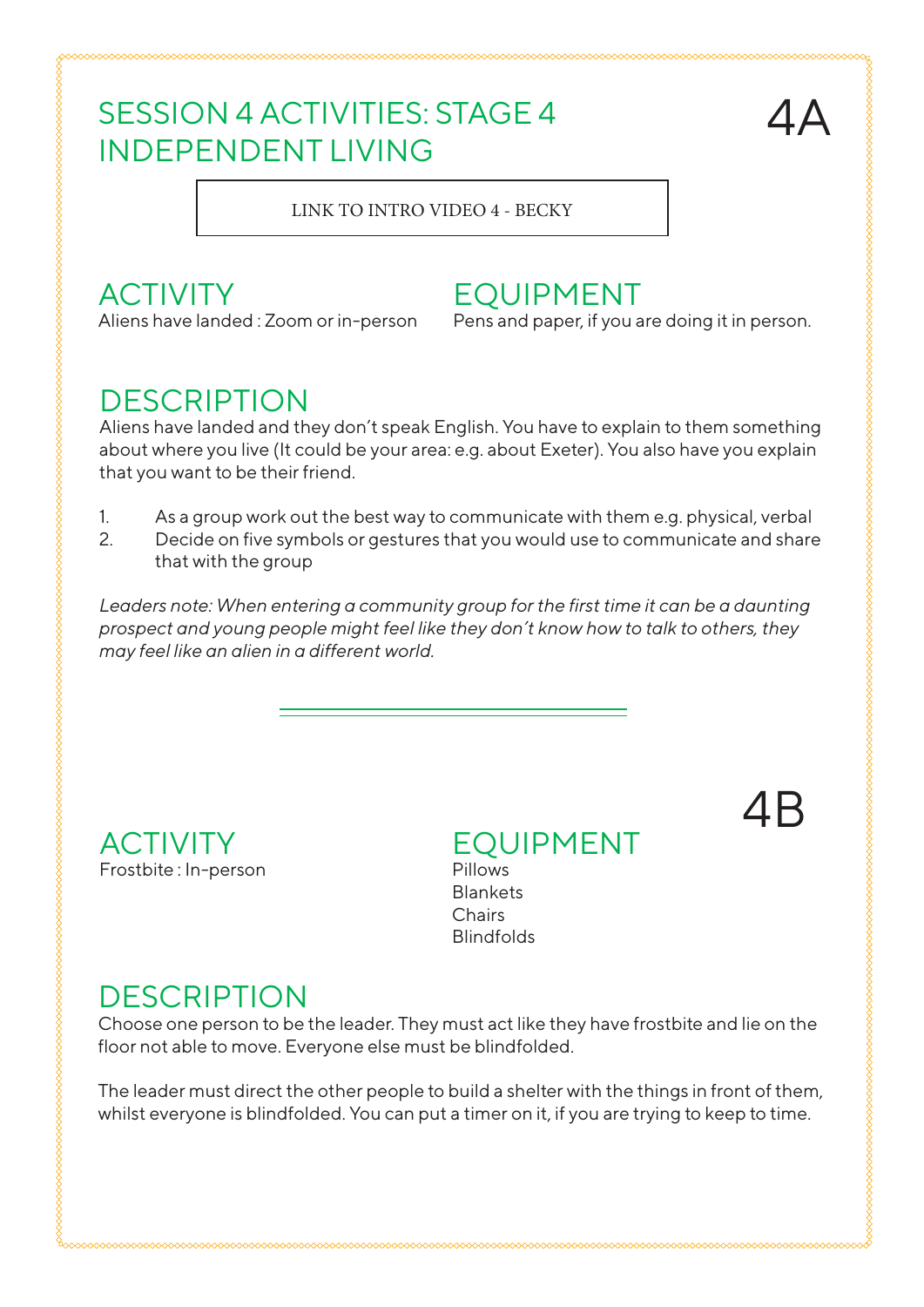

MOVE-ON ACTIVITY The Bring-It-Together Relay

#### EQUIPMENT

Plastic cups **Water** Buckets Two bedsheets Tarp (if you are doing this activity inside) Tape

### DESCRIPTION

- 1. Split the group into two teams
- 2. Tape a line to the floor at each end of the room and place a bucketful of water behind the line at one end, and two empty buckets behind the line at the other.
- 3. Give each team a plastic cup and a bedsheet. They need to transfer as much water as possible to the empty buckets using only their plastic cups in 1 minute.
- 4. The team that transfers the most water wins

*Leaders note: This activity brings together all the things we have learnt throughout the sessions. Problem solving, managing task and working as a team. If they get half way across and spill the water across the room you get to see how they react to a crisis.* 

### TAKE HOME ACTIVITY

Look for things that you can do in your community that might have an impact on those who are lonely, such as the elderly or those who live on their own. Many young adults live on their own or in shared houses and this can be a lonely environment even if you live with people. You could bake them cakes or just simply say hello and smile at them as you pass them by .